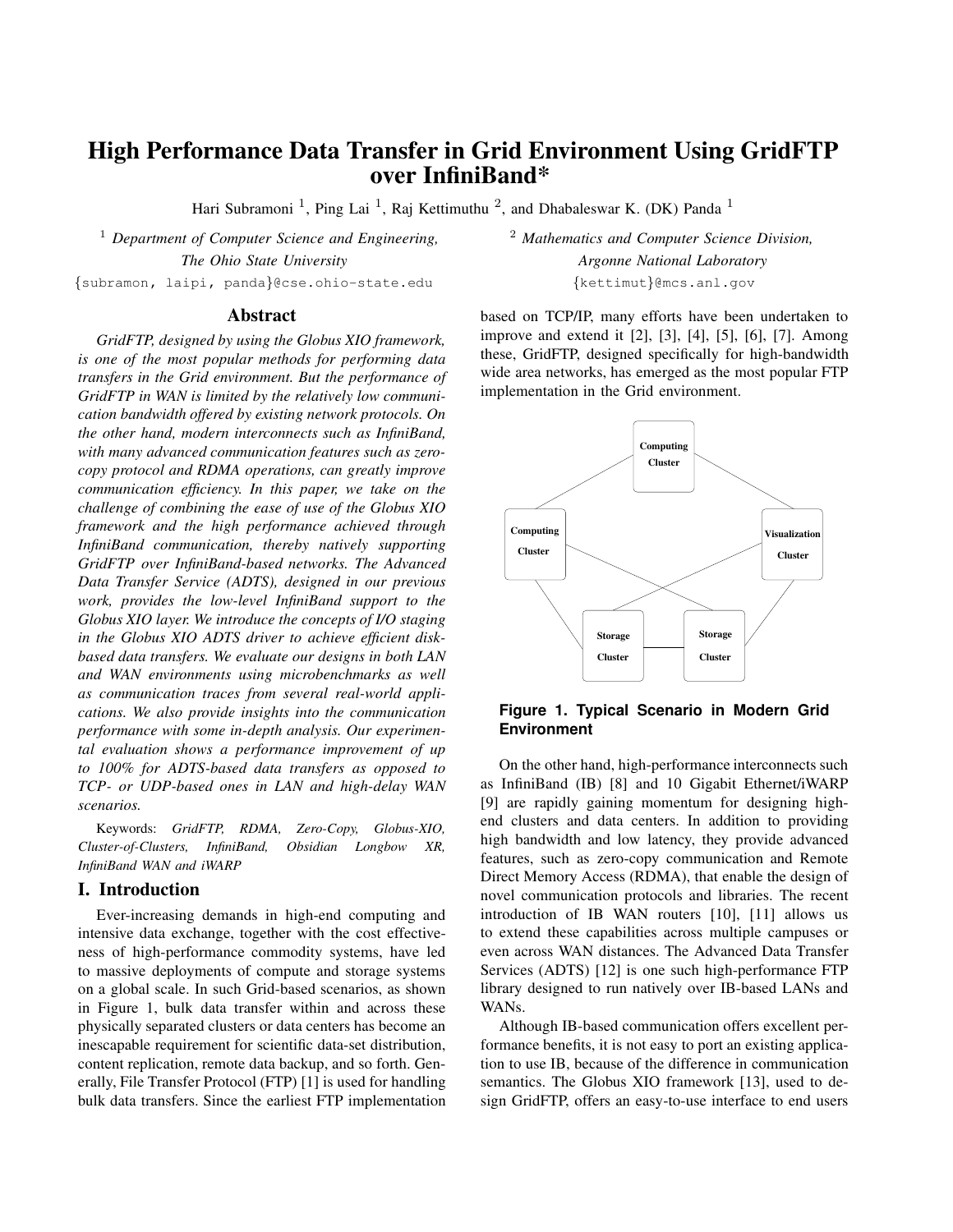as well as applications, to perform file transfers over the network without having to worry about the communication semantics of the underlying devices (network or disk). In this paper, we take on the challenge of combining the ease of use of the Globus XIO framework and the high performance achieved through InfiniBand communication by natively supporting GridFTP over InfiniBand based networks. In particular, we port the ADTS library to the Globus XIO framework so that it can be used by GridFTP to transfer files. We also enhance the disk I/O performance of the existing ADTS library by adding support to decouple the network processing from the disk I/O operations.

We evaluate our design at both the microbenchmark and application levels. The results of the microbenchmark-level experiments show that the implementation of the Globus XIO framework over the ADTS library offers up 100% improvement in performance over the TCP or UDP based ones (IPoIB) in both LAN as well as WAN scenarios. We also see that the separation of network processing from the disk I/O processing has an impact on the performance, especially when we go to WAN scenarios where delays can be of the order of tens or even hundreds of milliseconds. Similar trends are seen with the application-level evaluation as well. We simulate the communication patterns of various high-end computing applications such as the Community Climate System Model [14] and ultra-scale visualization [15], which transfer large quantities of data over high-delay networks.

The remainder of this paper is organized as follows. Section II describes the motivation of this work. Section III gives a brief overview of GridFTP and InfiniBand. In Section IV-B we present our design of Globus ADTS XIO driver. We evaluate and analyze the performance in various scenarios in Section V, describe the related work in Section VI, and summarize the conclusions and possible future work in Section VII.

## **II. Motivation**

Modeling of complex systems, such as climate [16] or supernova [17], at higher fidelity generates proportionately larger volumes of data that must be visualized, examined, and studied by widely dispersed scientific teams for gaining insights and making new discovery. The amount of data being created by major computational codes exceeds the capability of current network-based data distribution methods. This is true despite the availability of 10 Gbps backbones like ESnet [18] or Science Data Network (SDN), which is symptomatic of much deeper challenges which will get exacerbated with the next generation of Petascale and Exascale projects.

Historically, wide-area data transport is handled mostly by Transmission Control Protocol (TCP), which has been the basis for File Transfer Protocol (FTP), GridFTP [2],

[19], and HyperText Transfer Protocol (HTTP). The unprecedented demands that Petascale applications place on data transport will push TCP well beyond its useful envelope. The fundamental problem with TCP ultimately reduces to its treatment of bandwidth as a shared resource, and there have been a number of efforts to develop highperformance versions of TCP [20], [21], [22], [23] and reliable layers on top of UDP [24], [25] but only with limited success. Existing research shows that a reliable UDP (UDT) is able to achieve a much higher throughput than a TCP connection. However, the user level processing incurred by UDT requires GridFTP to consume a lot more resources then even a regular TCP connection would incur[26].

On the other hand, InfiniBand [8], originally designed for short range data transfers between high-performance storage and computing systems now have WAN capabilities thanks to devices such as the Longbow ER/XR routers [10] from Obsidian. Such capabilities and the introduction of newer communication technologies such as RDMA over Ethernet (RDMAoE) [27] is also accelerating the acceptance of high performance IB as a suitable candidate for WAN communication. Given all these, there now exists multiple ways for the end user to perform a long distance data transfer, which we summarize in Figure 2.



# **Figure 2. Communication Options Available in Modern Grid Environment**

Of the various communication options shown in Figure 2, we have already seen that TCP, UDP and protocols adapted from them (e.g., IPoIB or SDP) cannot achieve good performance in IB based systems. Our earlier work on ADTS [12] shows, taking GridFTP as an example, the various application level limitations imposed by these adaptations. Given this scenario, we are left with two choices to design our high performance FTP library - IB Verbs and RDMA over Ethernet. These options are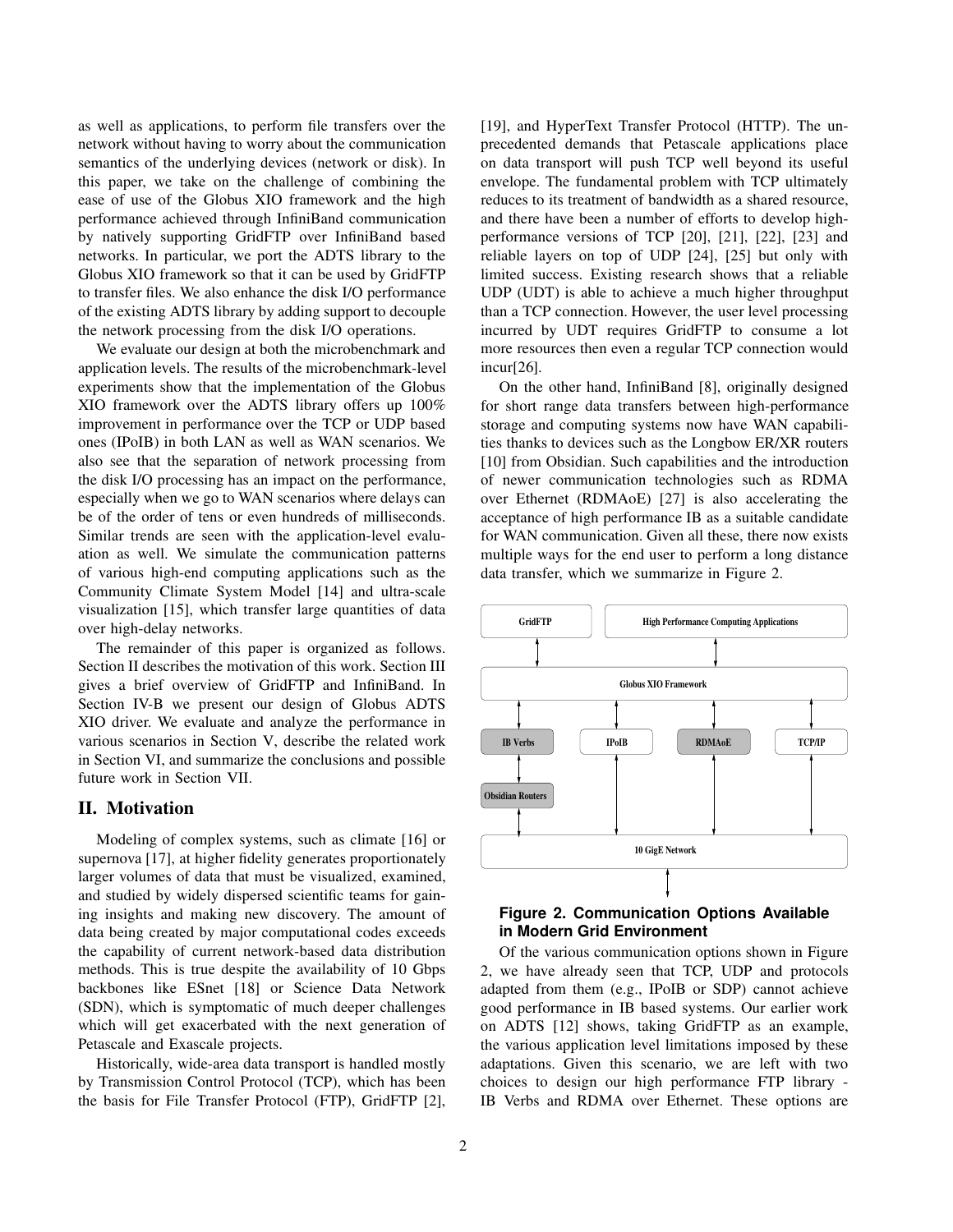highlighted in gray color in Figure 2. We focus on the first (IB Verbs) of the two design choices in this paper.

## **III. Background**

In this section we give some brief background material on the topics covered in the paper.

### A. GridFTP

GridFTP [2] is a high-performance, secure, reliable extension of the standard FTP data transfer protocol, optimized for high-bandwidth, wide area networks. The Globus implementation of GridFTP [19] provides a software suite optimized for a broad range of data access applications, including bulk file transfer and data extraction from complex storage systems. Thousands of installations around the world rely on GridFTP for over 6 million transfers per day [16], [28] GridFTP has been used in recordsetting DOE/HEP Large Hadron Collider Computing Grid data service challenges [29] and is a fundamental building block for a wide range of distributed data management and computing systems.

The following are some of the key advantages of GridFTP:

- Performance: Enhanced performance through use of parallel streams and coordinated data transfers
- Security: PKI/X.509 and SSH-based Grid security
- Robustness: Restart markers allowing interrupted transfers to restart with minimal delay overhead
- Extensibility: Easy-to-use OCRW interface to users and applications

### B. InfiniBand and InfiniBand WAN

At the low level, InfiniBand supports different transport services including Reliable Connection (**RC**) and Unreliable Datagram (**UD**).

InfiniBand Architecture (IBA) [8] defines a switched network fabric for interconnecting processing nodes and I/O nodes, using a queue-based model. It has multiple transport services including Reliable Connection (**RC**) and Unreliable Datagram (**UD**), and supports two types of communication semantics: Channel Semantics (Send-Receive communication) over RC and UD, and Memory Semantics (Remote Direct Memory Access - RDMA communication) over RC. Both semantics can perform zero-copy data transfers, i.e. the data can directly be transferred from the application source buffers to the destination buffers without additional host level memory copies.

TCP/IP network protocol stack can be adapted for use on InfiniBand through the IPoIB driver [30]. When it is applied, an InfiniBand device is assigned an IP address and can be accessed just like any regular TCP/IP device. **InfiniBand Range Extension with Obsidian Longbows:** Obsidian Longbows [10] primarily provide range extension



## **Figure 3. Cluster of Clusters Connected with Obsidian Longbow XRs**

for InfiniBand fabrics over modern 10 Gigabit/s Wide Area Networks (WAN), supporting IB traffic at SDR rates (8 Gbps). The Longbows work in pairs, establishing pointto-point links between two clusters, with one Longbow at each end of the link as shown in Figure 3. The Longbows unify both the networks into one InfiniBand subnet, which is transparent to the InfiniBand applications and libraries except for the increased latency added by the wire delays.

Typically, a delay of 5  $\mu$ s is expected per kilometer of wire length in WAN. The Obsidian Longbow routers provides a web interface for each to specify the delay. We leverage this feature to emulate cluster of clusters with varying degrees of separation in our experiment.

## **IV. Design and Methodology**

In this section we describe our approach to transferring large-volume data over the Grid.

## A. Design of the Globus ADTS XIO Driver

As seen in Section II, most of the high-performance computing applications require movement of terabytes to petabytes of data across large distances. Such large volumes of data necessitate the involvement of highcapacity, unfortunately slower, storage devices such as hard disks or RAID's. Because of the relatively low bandwidth offered by the existing networking stacks (TCP or UDT), the disk I/O performance of the FTP library was not a serious performance bottleneck. With the introduction of the Globus ADTS XIO driver, however, the LAN as well as WAN performance will take a big leap as seen in our previous work on the ADTS library [12]. In this scenario, it becomes imperative for us to effectively decouple the network from the disk I/O in order to achieve faster file transfers.

The ADTS library was initially designed for memorybased file transfers, and the performance bottlenecks introduced by devices with a slower data rate such as a hard disk or RAID's [31] were not addressed. For this purpose, we redesign the ADTS library and introduce multiple threads (read, write, and network thread) as well as a set of buffers to stage the data and thus decouple the disk from the network. Such decoupling of network from the slower mass storage devices will be useful especially in high-delay WAN scenarios where consistently keeping the network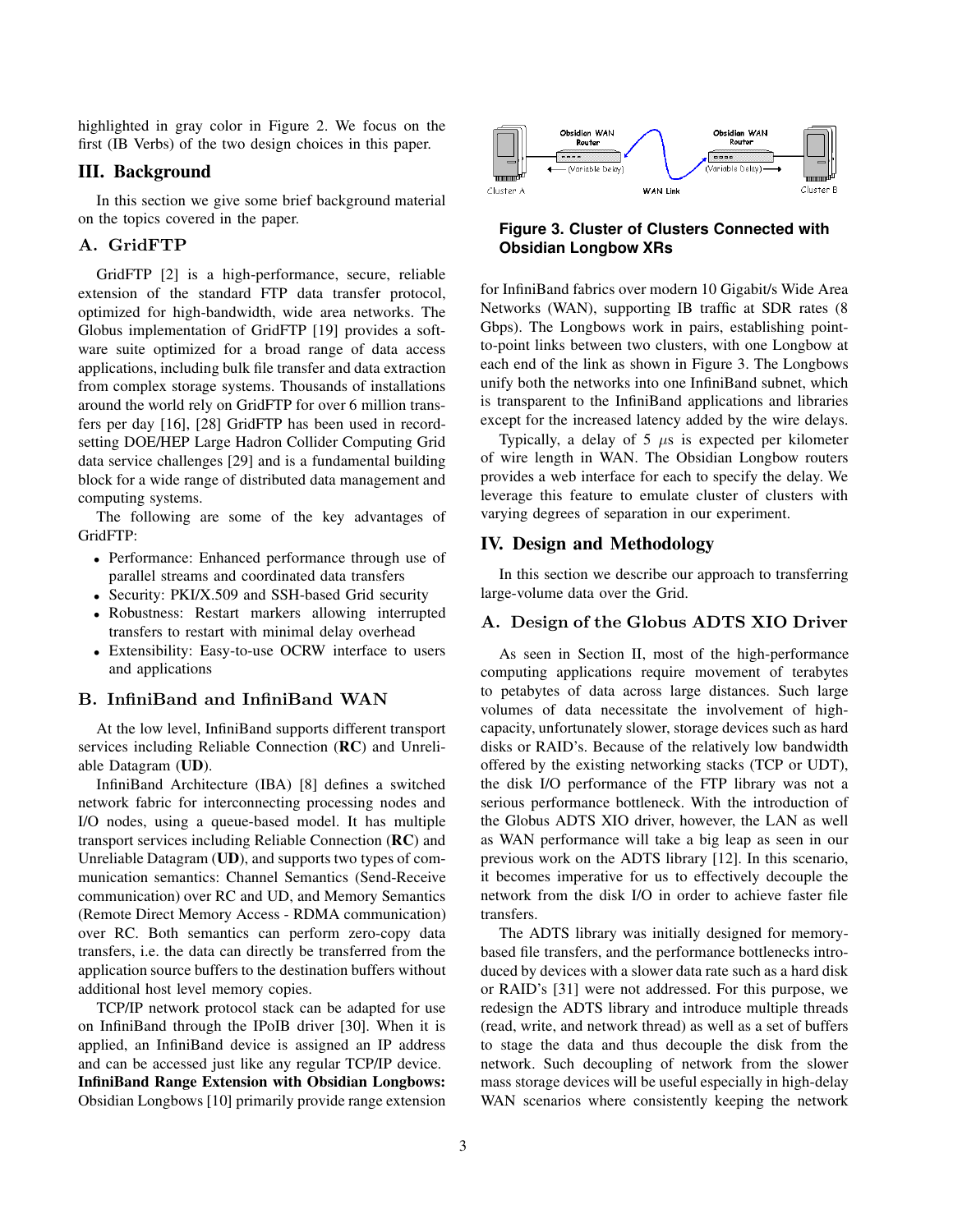pipe full is a challenge. The new architecture of the ADTS library is shown in Figure 4.

The read thread prefetches a set of locations from the disk and keeps it ready for the network thread to send over the physical link. To prevent frequent context switches between the threads and ensure that the network thread gets a large amount of the CPU time, we define lowand high-water marks for the read and write threads. We begin reading only when the number of available buffers goes below the low-water mark. The high-water mark is set to the maximum size of the circular buffer. We have similar low- and high-water marks for the write thread as well. The values need to be carefully tuned to achieve best performance for a given network delay. The functionality of the write thread is similar to that of the read thread.



**Figure 4. I/O Staging Design for ADTS XIO Driver**

The ADTS XIO library has multiple buffers with configurable sizes.

- Network Buffer: Used by the ADTS driver to inject and extract data from the network
- Staging Buffer: Used by the ADTS driver to
	- **–** buffer the data from disk before injecting into the network and
	- **–** buffer the data from network before writing it to the disk

From our earlier work on the ADTS library [12], we found out that we are able to saturate the link bandwidth in LAN as well as high delay WAN scenarios at a packet size of 1 MB. Hence, for all our experiments we set the network buffer size to be 1 MB. The staging buffer is a configurable parameter and will be critical in determining the level of decoupling obtained between the network and the disk I/O. The exact size of the staging buffer to be used varies depending on the file size as well as the delay involved in the data transfer. A smaller buffer size would mean less memory consumed as well as more frequent writes or reads from the disk, resulting in more time being spent on performing disk I/O operations than network file transfers. The impact of such frequent disk I/O operations may not be readily visible in low latency networks where it is easier to keep the pipeline full. But in WAN scenarios with high delays, we will see the true impact of buffer size on the performance of applications.

#### B. Methodology

Grid computing by definition [32], [33] can have many applications running on computational systems in geographically distributed locations, attempting to work on pieces of a huge dataset. Such an approach involves sending and retrieving data and results from other applications or a central location. For such an architecture, it is more natural for the application to fetch the data in-band, while the application is in operation), rather than out-of-band and run the risk of the data being stale.

Hence, apart from the standard set of comparisons using GridFTP, we also use this approach to evaluate our design. We integrate the Globus XIO based file transfer mechanisms into sample applications based on the clientserver model similar to the one shown in Figure 5. As we can see, with the Globus XIO framework, little effort is needed for an application to effectively use a highperformance file transfer library such as ADTS.

## **V. Experimental Results**

In this section we describe the experimental setup, provide the results of our experiments, and give an indepth analysis of the results.

#### A. Experimental Setup

The experimental setup consists of two hosts connected through the Obsidian WAN routers as shown in Figure 6. The hosts are equipped with the Intel Nehalem series of processors with Dual quad-core processor nodes operating at 2.40 GHz with 12 GB RAM and a PCIe 2.0 interface. Although we have DDR/QDR rate cards available, the total available bandwidth is limited by the SDR (8 Gbps) transmission rates offered by the Obsidian routers. Red Hat Enterprise Linux Server release 5.3 with Linux Kernel version 2.6.18-128 was used on both the hosts. For all IPoIB (TCP/IP) based tests, auto-tuning of the socket buffers was enabled. Due to the bug [34] with the *CUBIC* congestion control protocol [23] on the 2.6.18 kernels, the *HTCP* congestion control mechanism was used. We believe that this will not adversely impact the performance of TCP/IP based results as *HTCP* is an aggressive version of TCP/IP which give good performance in LAN and WAN scenarios [35]. OFED version 1.4.2 was installed on both the hosts.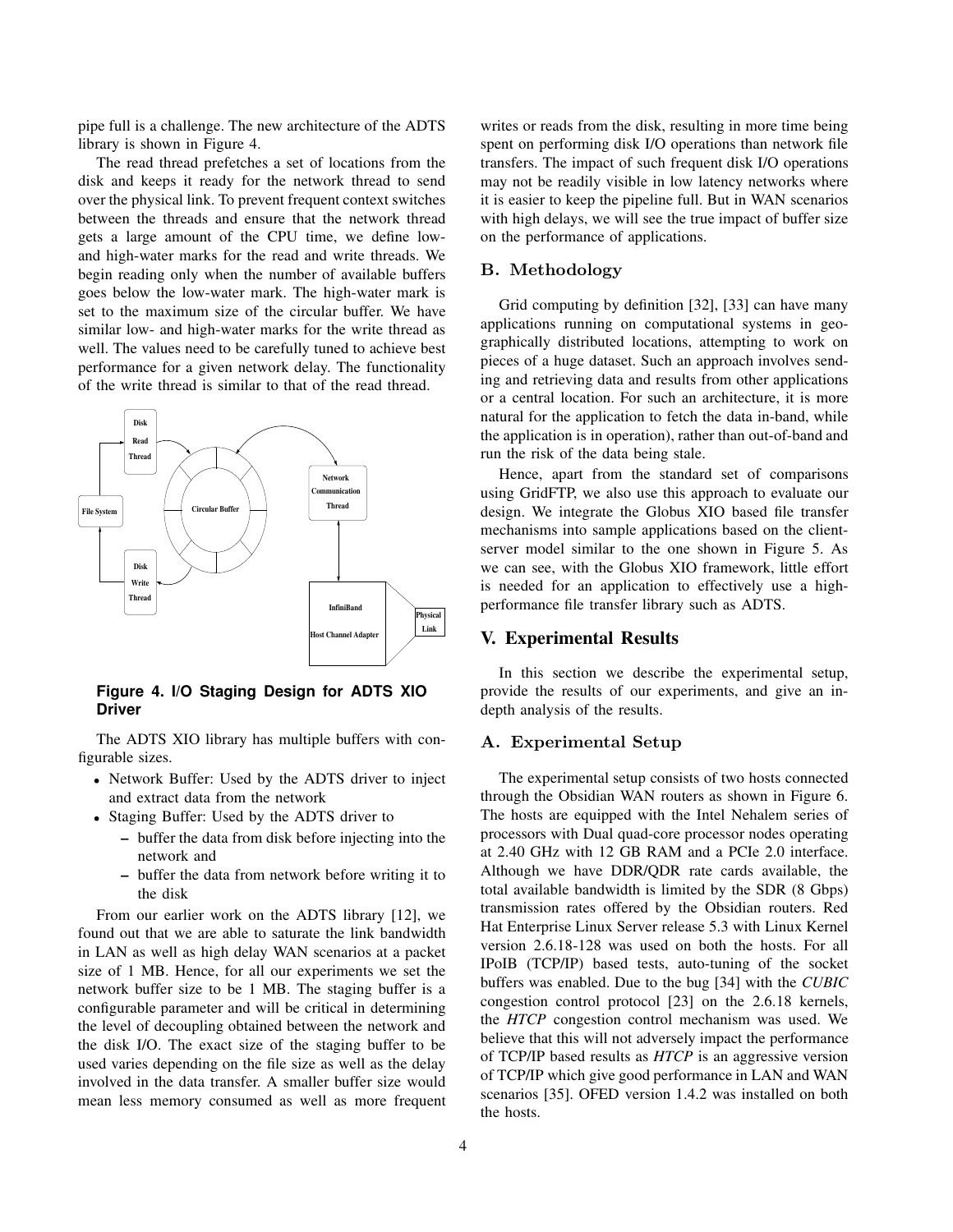```
int main(int argc, char *argv[])
{
   globus_result_t res;<br>qlobus_xio_driver_t adts_driver;
   globus xio driver t
   globus_xio_stack_t adts_stack;
   qlobus xio_handlet handle:
   globus_size_t nbytes;
   char * contact_string = NULL;<br>
char buf[256];
                                   buf [256];
   int server = 0;
   contact\_string = argv[1];adts = argv[2];
   server = argv[3];
   globus_module_activate(GLOBUS_XIO_MODULE);
   res = globus_xio_driver_load(
            "adts",
           &adts_driver);
   assert(res == GLOBUS_SUCCESS);
   res = globus_xio_stack_init(&adts_stack, NULL);
   assert(res == GLOBUS_SUCCESS);
    res = globus_xio_stack_push_driver(adts_stack,
                                       adts_driver);
    assert(res == GLOBUS_SUCCESS);
   res = globus_xio_handle_create(&handle,
                                   adts_stack);
    assert(res == GLOBUS SUCCESS):
    res = globus_xio_open(handle, contact_string, NULL);
   assert(res == GLOBUS_SUCCESS);
    if (server) {
       res = globus_xio_write(handle, buf,
               sizeof(buf) - 1, 1, &nbytes, NULL);
       assert(res == GLOBUS_SUCCESS);
    } else {
       res = globus_xio_read(handle, buf,
               \text{sizeof}(\text{buf}) - 1, 1, \text{anbytes}, \text{NULL};assert(res == GLOBUS SUCCESS);
    }
   globus_xio_close(handle, NULL);
    globus_module_deactivate(GLOBUS_XIO_MODULE);
```
# return 0;

}

#### **Figure 5. Example Globus XIO ADTS Program**



### **Figure 6. Experimental Setup**

#### B. Microbenchmark-Level Evaluation

In this section we present the results of the microbenchmark-level experiments carried out on the experimental systems mentioned above.

*1) Memory-to-Memory Data Transfer:* In this experiment, the data transfers were performed from host memory directly to target memory. This approach was used in order to measure the raw performance of the underlying network protocol with varying network delay. As we can see from Figures 7 (a) and 7 (b), while the ADTS-based implementation is able to either saturate the link bandwidth or consume a substantial portion of it successfully, the IPoIB-based implementation is able to use only 10% - 15% of the total link bandwidth. Each point in the graph represents the throughput number obtained while transmitting 128 GB of aggregate data as multiples of 256 MB files. An interesting observation is that, for low-delay scenarios, the best performance is obtained when we use smaller staging buffers. Buffering packets help improve file transfer performance only when I/O performance is worse than the network performance or when there is high delay in the network. Since we are doing memory transfers and the performance of memory operations is much better than that of network based operations, we will in fact see a reduction in performance in low-delay scenarios as the size of the staging buffer size. But when there is considerable delay in the network, as is the case with 1 ms network delay, buffering the packet actually helps because we are able to dedicate more time to polling the network. Overall, we see that a staging buffer size of 32 MB gives the best performance for varying network delays.

*2) Disk-to-Disk Data Transfer:* The performance comparison of ADTS- and IPoIB-based GridFTP *Get* operation for disk to disk data transfer is shown in Figure 8. Though the performance is considerably less as opposed to the memory based file transfers, the trends seen are similar to those observed for the memory to memory transfers. From the figure, we can see that the performance of ADTS-based GridFTP is almost twice as better compared to that of IPoIB-based GridFTP in almost all scenarios. As the IPoIB numbers do not show much difference in performance with varying delays for any of the staging buffer sizes used, we only show the case which gives the best performance (64MB staging buffer size). From this graph, we can conclude that there is no one size of the staging buffer that suits all possible network delays. The staging buffer size will have to chosen carefully and dynamically based the network characteristics prevalent at that time.

*3) Disk-to-Disk Data Transfer with Data Staging and Asynchronous I/O:* The performance of staged asynchronous disk to disk I/O based GridFTP operations is shown in Figure 9. We can clearly see that we are able to get better performance by using larger staging buffer size. As expected, the staged asynchronous I/O based approach does better than the synchronous I/O based approach seen in the previous section for medium to large delays as it helps in keeping the pipeline full by allowing the network thread to poll the network more frequently. The IPoIBbased approach gets saturated at a much lower level as usual. As the IPoIB numbers do not show much difference in performance with varying delays for any of the staging buffer sizes used, we only show the case which gives the best performance (64MB staging buffer size).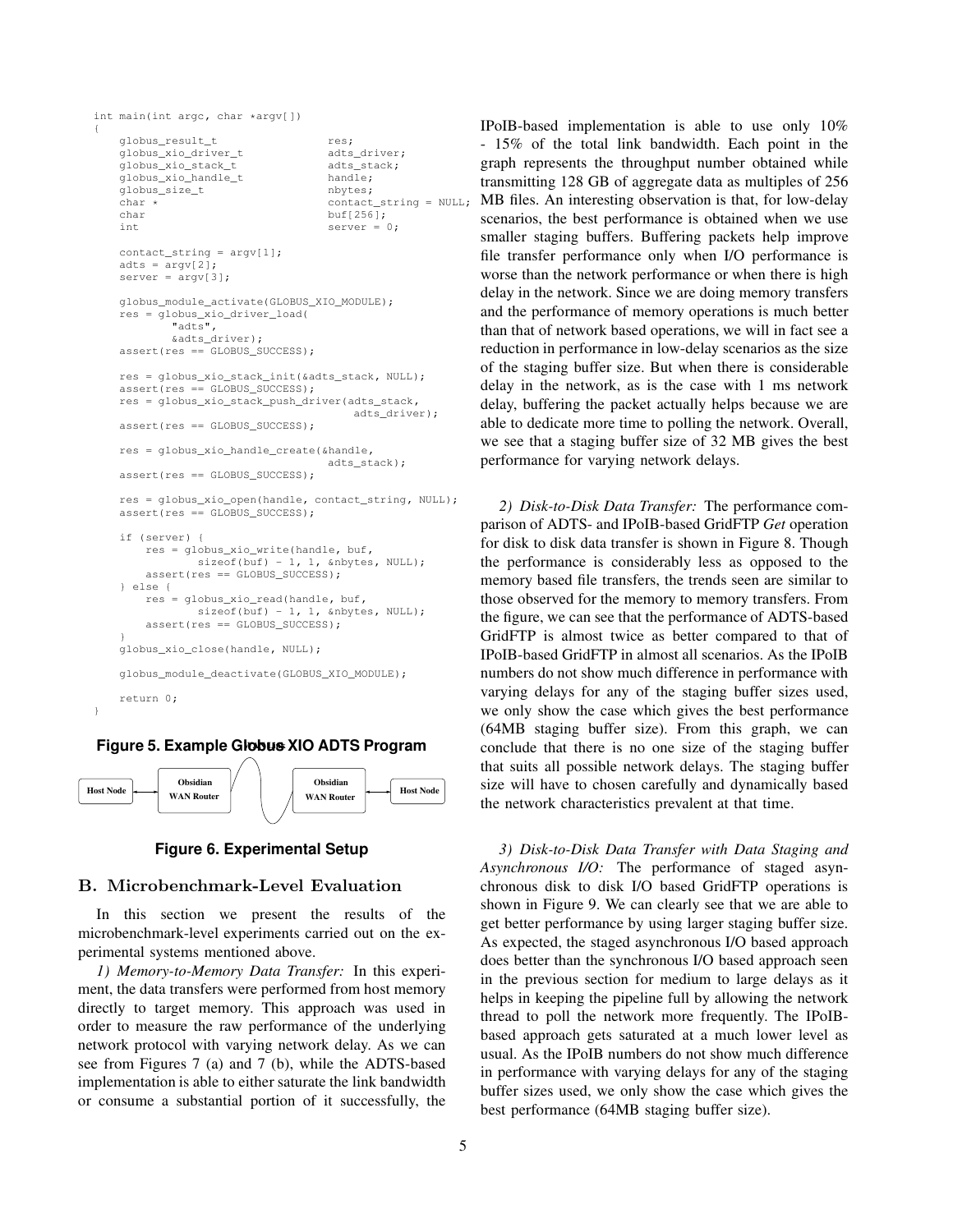

**Figure 7. Performance Memory-Based FTP** *Get* **Operation for (a) ADTS Driver and, (b) TCP Driver**



**Figure 8. Performance of FTP** *Get* **Operation for Disk-Based Transfers with Staging and Synchronous I/O**



**Figure 9. Performance of FTP** *Get* **Operation for Disk-Based Transfers with Staging and Asynchronous I/O**



**Figure 10. Performance of FTP** *Get* **Operation for CCSM Application and Ultra-Scale Visualization Traces**

# C. Application-Level Evaluation

In this section, we use communication traces from two applications to evaluate the performance of our design. The first application is the replication of Community Climate System Model (CCSM) [14] hosted at National Center for Atmospheric Research (NCAR) as part of the Earth System Grid [16] project. The intention is to replicate large volumes of data (in the order of 160 TBytes) sourced at NCAR to other participating sites such as Lawrence Livermore National Laboratory (LLNL). The files are on the order of 256 MB. We use our design to emulate this data replication between two clusters connected with Obsidian Longbows. The latency between NCAR and LLNL is around 30 ms, which we use to configure the Longbow latency. The other application is the Ultra-Scale Visualization project that transfers large numbers of 2.6 GB files between ORNL and UC Davis. As before, we use Obsidian Longbows to simulate the distance between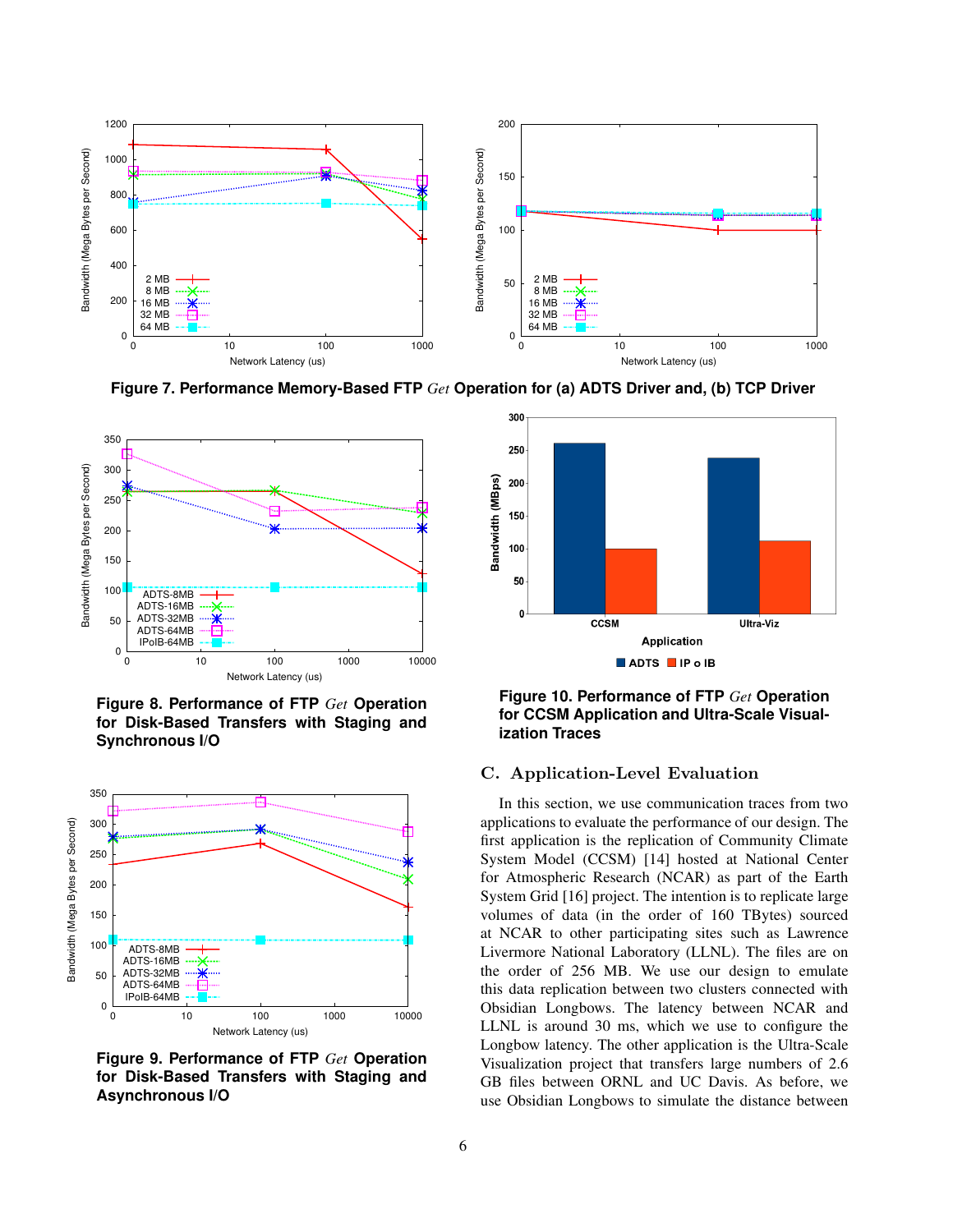these two sites by setting the latency to 80 ms.

Figure 10 shows a comparison of the bandwidths achieved by our design and the IPoIB-based design during the data replication. The new design clearly outperforms the IPoIB-based design by more than a factor of two. Even with such large delay, our design is able to sustain good performance. This supports the prospective use of the new design in real Grid scenarios.

## **VI. Related Work**

Researchers have investigated FTP from multiple angles, including security, performance, distributed anonymous FTP, and extensibility [3], [36]. The extension to support IPv6 and transfer files over Network Address Translators is introduced in [7]. In [2], the authors proposed GridFTP, which performs efficient, TCP-based transfers through the use of multiple streams for each transfer. Also, scientists investigated ways to improve multiple file transfers using SCTP multistreaming, parallel transfers [6]. The use of UDP-based transfers was explored in [5], [4], in order to overcome some of the limitations in TCP. Our group has investigated the use of high-performance transport protocols supported by advanced interconnects in FTP design [12]. In this work, we designed and implemented the ADTS layer and evaluated its impact on the FTP performance.

Several solutions have been developed to address limitations of TCP's AIMD-based congestion control mechanism [37]. These solutions include improvements to TCP, such as Binary Increase Congestion Control [38], CUBIC [23], High-Speed TCP (HSTCP) [39], Hamilton TCP (HTCP) [22], Scalable TCP [21]; new transport protocols such as XCP [40], XTP [41]; and reliable layers on top of UDP [24], [25], [42], [43] that target high data rates over widearea connections. But the task of sustaining end-to-end throughput at rates of 10 Gbps over thousands of miles remains complex. Recently, UDT has been integrated into GridFTP as an alternative transport protocol for TCP [26], However, the user-level processing in UDT requires more CPU and memory resources than does TCP.

Researchers have explored the advanced features of InfiniBand for designing better middleware and applications. The work on NFS over RDMA demonstrates better performance [44] because of the benefits of RDMA in several scenarios. Several researchers [45], [46], [47], [35] have investigated various aspects of the performance characteristics over IB WAN.

#### **VII. Conclusions and Future Work**

In this paper we take on the challenge of designing an easy-to-use, high-performance FTP library, drawing on the advantages of ease of use given by the Globus XIO framework used by GridFTP and the high-performance nature of the ADTS FTP library designed by us. We enhance the existing ADTS design by adding new elements to efficiently decouple the network and disk I/O processing. Such decoupling allows us to get better performance for real-world applications in WAN scenarios with large delays as evidenced by the results of our microbenchmark as well as application level evaluations. Our experimental evaluation clearly indicates the benefits of using a highperformance transport driver like ADTS for GridFTP. We see that the ADTS-based design outperforms the existing designs based on IPoIB (TCP/IP, UDP) by a factor of two in LAN as well as WAN scenarios.

As part of future work we plan to evaluate the performance of GridFTP running over ADTS on InfiniBand interfaces that have support for the RDMA over Ethernet protocol. This approach will allow us to run directly on real 10GigE networks and perform more in-depth analysis of the effects of TCP/IP cross traffic on IB flows in Ethernet networks. Such an experimental setup will also allow us to compare IB directly with TCP/IP, something that we have not been able to do well until now. We also plan to run I/O benchmarks such as IOZone [48], Bonnie [49] and FIO [50] to evaluate how effective our disk I/O performance is as opposed to the best possible value that can be obtained as shown by these benchmarks.

# **References**

- [1] J. Postel and J. Reynolds, "File Transfer Protocol. RFC 959."
- [2] W. Allcock, "GridFTP: Protocol Extensions to FTP for the Grid. Global Grid ForumGFD-R-P.020,2003."
- [3] M. Allman and S. Ostermann, "Multiple Data Connection FTP Extensions," Ohio University, Tech. Rep., 1996.
- [4] D. Bush, "UFTP," http://www.tcnj.edu/ bush/uftp.html.
- [5] K. R. Sollins, "The Trivial File Transfer Protocol TFTP 2 RFC 1350. July, 1992."
- [6] S. Ladha and P. D. Amer, "Improving Multiple File Transfers Using SCTP Multistreaming," in *Int'l on Performance, Computing, and Communications Conference*, April 2004.
- [7] M. Allman, S. Ostermann, and C. Metz, "FTP Extensions for IPv6 and NATs. RFC 2428. Sep. 1998."
- [8] "InfiniBand Trade Association," http://www.infinibandta. org.
- [9] "Architectural Specifications for RDMA over TCP/IP," http://www.rdmaconsortium.org/.
- [10] "Obsidian Research Corp." http://www.obsidianresearch. com/.
- [11] Net NX 5010 High Speed Exchange, http://www.net. com/products/products-nx.shtml.
- [12] P. Lai, H. Subramoni, S. Narravula, A. Mamidala, and D. K. Panda, "Designing Efficient FTP Mechanisms for High Performance Data-Transfer over InfiniBand," in *(ICPP 09)*, Sep. 2009.